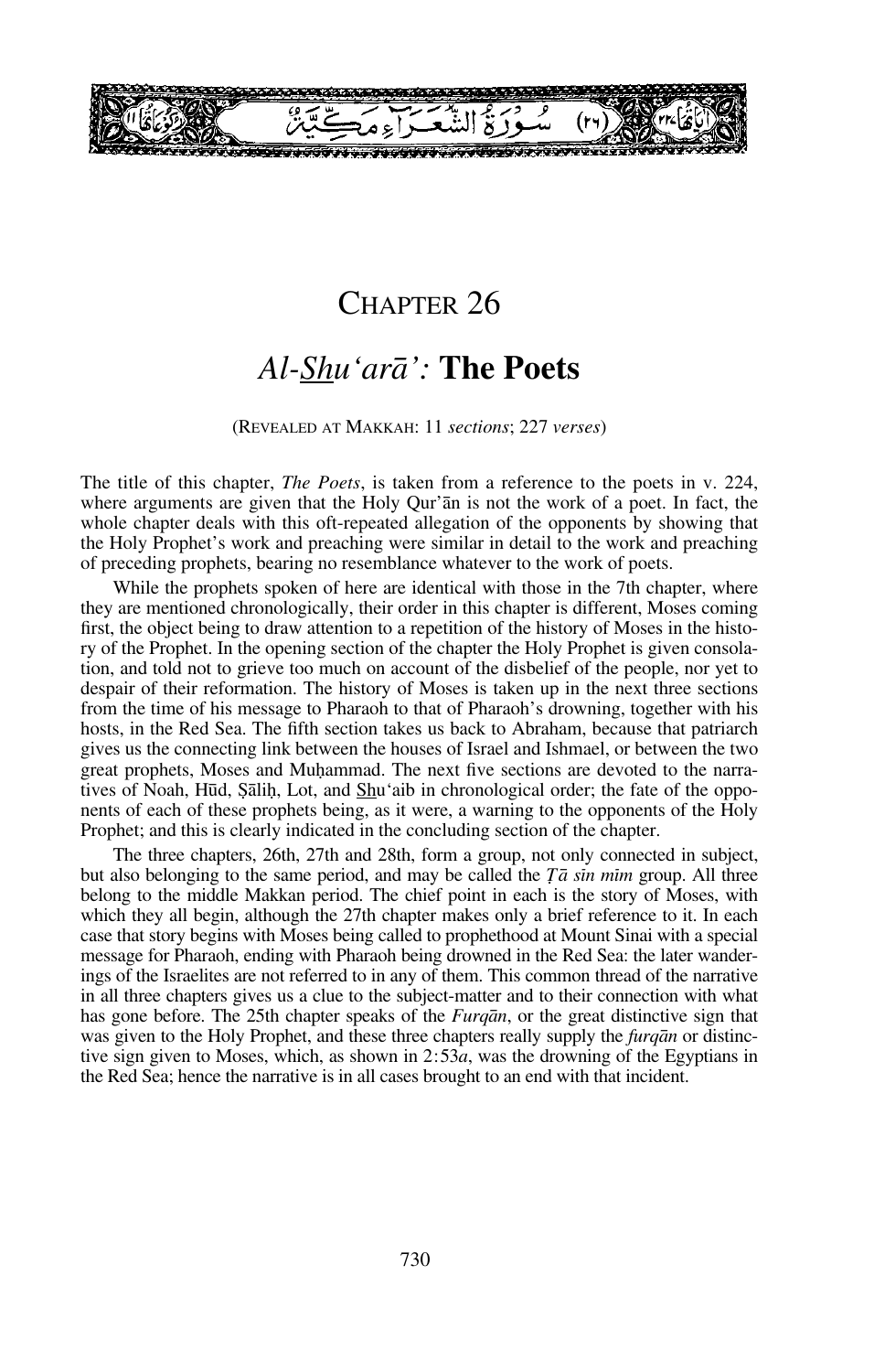#### SECTION 1: **The Prophet is consoled**

In the name of Allåh, the Beneficent, the Merciful.

**1** Benignant, Hearing, Knowing God.*<sup>a</sup>*

**2** These are the verses of the Book that makes manifest.*<sup>a</sup>*

**3** Perhaps thou wilt kill thyself with grief because they believe not.*<sup>a</sup>*

**4** If We please, We could send down on them a sign from heaven, so that their necks would bend before it.*<sup>a</sup>*

**5** And there comes not to them a new Reminder from the Beneficent but they turn away from it.

**6** They indeed reject, so the news will soon come to them of that at which they mock.*<sup>a</sup>*

**7** See they not the earth, how many of every noble kind We cause to grow in it?

بِينْسِيِرِ اللَّهِ التَّرْضَعْينِ البِدَّجِسِيْيِرِيِّ استة ١٥ تِلْكَ ايْتُ الْكِتْبِ الْمُبِيْنِ @ لَعَلَّقَ بَاخِعٌ تَقْسَكَ آلَّا يَكْوُرُوْا مُؤْمِنِيْنَ۞ إِنْ نَّنْنَأَ نُّنَزِّلْ عَلَيْهِمْ قِنَ السَّمَآءِ أَيَاةً فَظَلَّتْ آَعْنَاقُهُمْ لَهَا خُضِعِيْنَ @ رَمَا يَأْتِيْهِمْ شِنْ ذِكْرٍ قِنَ الرَّحْمٰنِ مُحْدَبِتْ الرَّكَانُوْا عَنْهُ مُعْرِضِيْنَ ۞ فَقَلْ كَذَّبُوْا نَسَيَأْتِيْهِمْ أَنْبَلَوْا مَا ڪَانُوَٰٓا بِهٖ يَسْتَهُزِءُوۡنَ ۞ آدَلَهُ يَدَدْا إِلَى الْأَمْرُضِ كَمْرَ أَنْبَتْنَنَا فِيۡهَا مِنۡ كُلِّ نَرۡرَجِ كَرِيۡوِنَ

2*a.* The Holy Qur'ån *makes manifest all that is needed* for a right development of the human faculties, and it also makes manifest the whole truth.

3*a.* The Prophet was informed by Divine revelation of the doom of an evil generation, but instead of cursing it, he exerted himself heroically to save his people by bringing about a mighty transformation among them, a transformation for which he was so anxious that he is described here as almost killing himself with grief.

4*a.* Such a sign was sent in the battle of Badr and again in the conquest of Makkah. In the former place their chiefs were laid low, and in the latter they accepted submission.

6*a.* It was the prophecies of their own vanquishment and of the predominance of Islåm at which they mocked.

<sup>1</sup>*a.* The interpretation I adopt is based on the remark, which is traceable to I'Ab, that these letters are the names of the Divine Being. I take *ƌ* as standing for *LaƧf*, meaning *Benignant*, *sin* as standing for *Sami*<sup>'</sup>, meaning *Hearing*, and *mim* as standing for 'Alim, meaning *Knowing*. I may, however, suggest another interpretation. These chapters speak in particular of the calling of Moses at Mount Sinai, *țā sin* may stand for *Țūr Sīnā'*, or *Mount Sinai*, and *mßm* may stand for Moses; attention is thus called in these letters to the *revelation granted to Moses at Mount Sinai*, which bears testimony to the truth of the Prophet. This is corroborated by the plain statement made in the last chapter of this group, that the disbelievers called the revelations of Moses and Muhammad two enchantments backing up each other (28:48).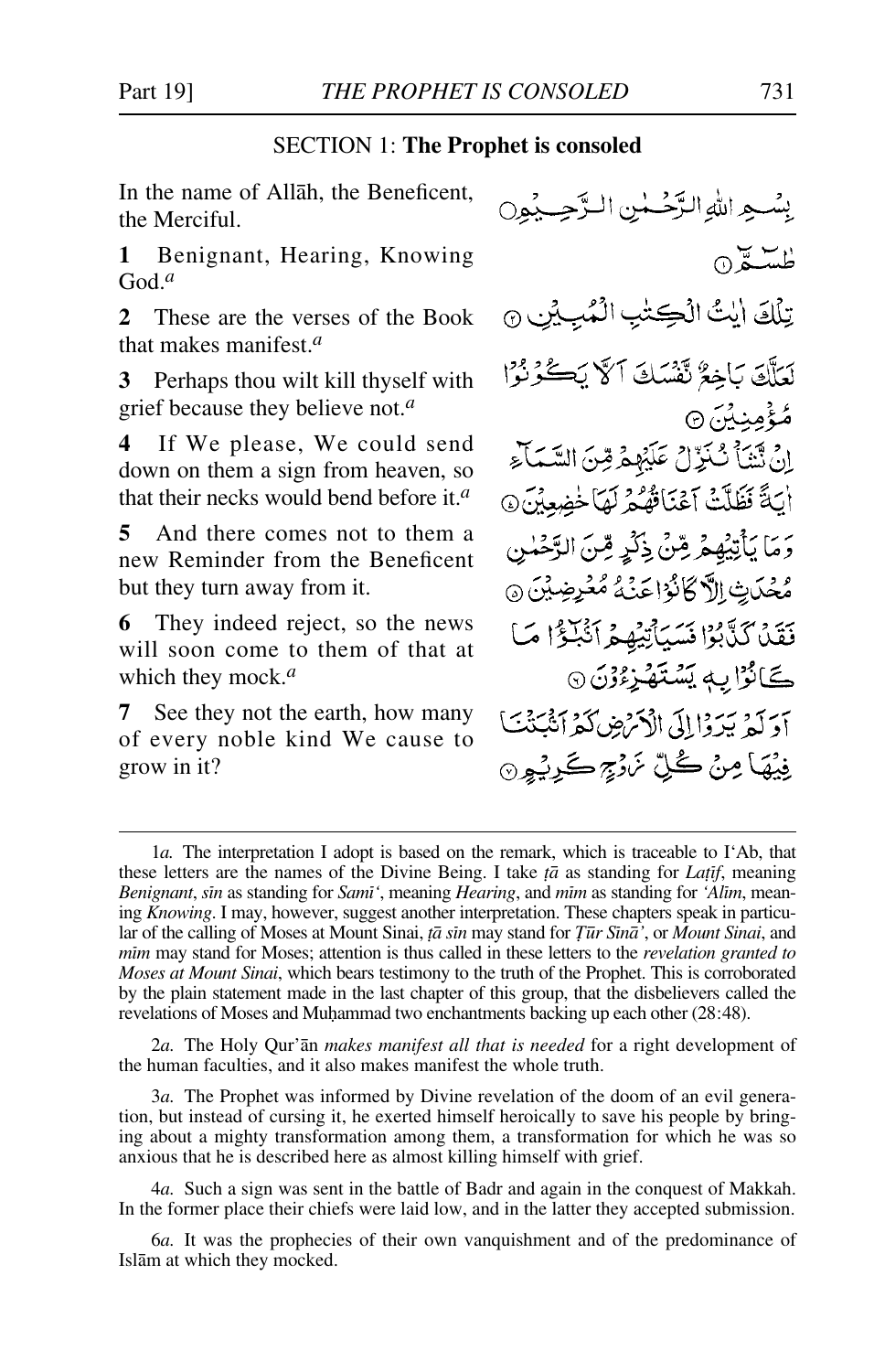**8** Surely in this is a sign; yet most of them believe not.

**9** And surely thy Lord is the Mighty, the Merciful.*<sup>a</sup>*

#### SECTION 2: **Moses is called and sent to Pharaoh**

**10** And when thy Lord called Moses, saying: Go to the iniquitous people —

**11** The people of Pharaoh. Will they not guard against evil?

**12** He said: My Lord, I fear that they will reject me.

**13** And my breast straitens, and my tongue is not eloquent,*<sup>a</sup>* so send for Aaron (too).

**14** And they have a crime against me, so I fear that they will kill me.*<sup>a</sup>*

**15** He said: By no means; so go you both with Our signs; surely We are with you, Hearing.

**16** Then come to Pharaoh, and say: We are bearers of a message of the Lord of the worlds:

**17** Send with us the Children of Israel.

وَإِذْ نَاذِي يَاتِّكَ مُؤْتَسِي أَنِ ائْتِ الْقَوْمَ الطُّلِمِينَ ۞ قَدْمَ فِرْعَوْنَ اَلَا يَتَّقَوُّنَ ۞ قَالَ رَبِّ إِنَّيٍّ آَخَاتُ أَنْ يُتَكَبِّ بُوْنِ ۞ وَيَضِيْقُ صَدْرِيهِيٍّ وَلَا يَنْطَلِقُ لِسَاْنِيٍّ فَأَثَرُ يِسِلُ إِلَىٰ هُـدُوُنَ ۞ بِرَ مِنْ عَلَيَّ ذَنَكَ فَأَخَابُ أَنْ تَقْتُلُوْنَ فَيَ قَالَ كَلاً ۚ قَاذْهَمَا بِالْبِتِنَآيِلَا مَعَكُمْ ر<br>ئىستېغۇن& فَأَتِيَا فِرْعَوْنَ فَقُوُلَآ إِنَّآ مَ سُوۡلُ سَ بِّ الْعُلَمِينَ ﴾ م و مشر ساخ معنا بيوس و بر<br>إن أثر ساخ **معن**ا بيوس إسبراء بيائ

13*a.* In 20:27 Moses prays to God: *And loose the knot from my tongue*. Here the same idea is expressed by the words: *And my tongue is not eloquent*; see 20:27*a*.

14*a.* The reference is to the killing of the Egyptian, as mentioned in 28:15. It is stated here that the people of Pharaoh charged Moses with a crime, not that he was actually guilty; see 20*a* and 28:15*a*.

<sup>9</sup>*a.* Seven prophets in all are spoken of in this chapter, and it is related how the enemies of every one of them were exterminated in the final triumph of the Truth. Yet to give an indication of the fate of the Prophet's opponents each prophet's mention is ended with the two attributes of the Divine Being mentioned here, the *Mighty*, the *Merciful*, the first of these indicating that Truth will, even now, be made to overcome all opposition and the second that the dealing with the opponents of the Prophet would be a merciful dealing. The Prophet's opponents were vanquished indeed but they were not destroyed and a reformed people rose again to power.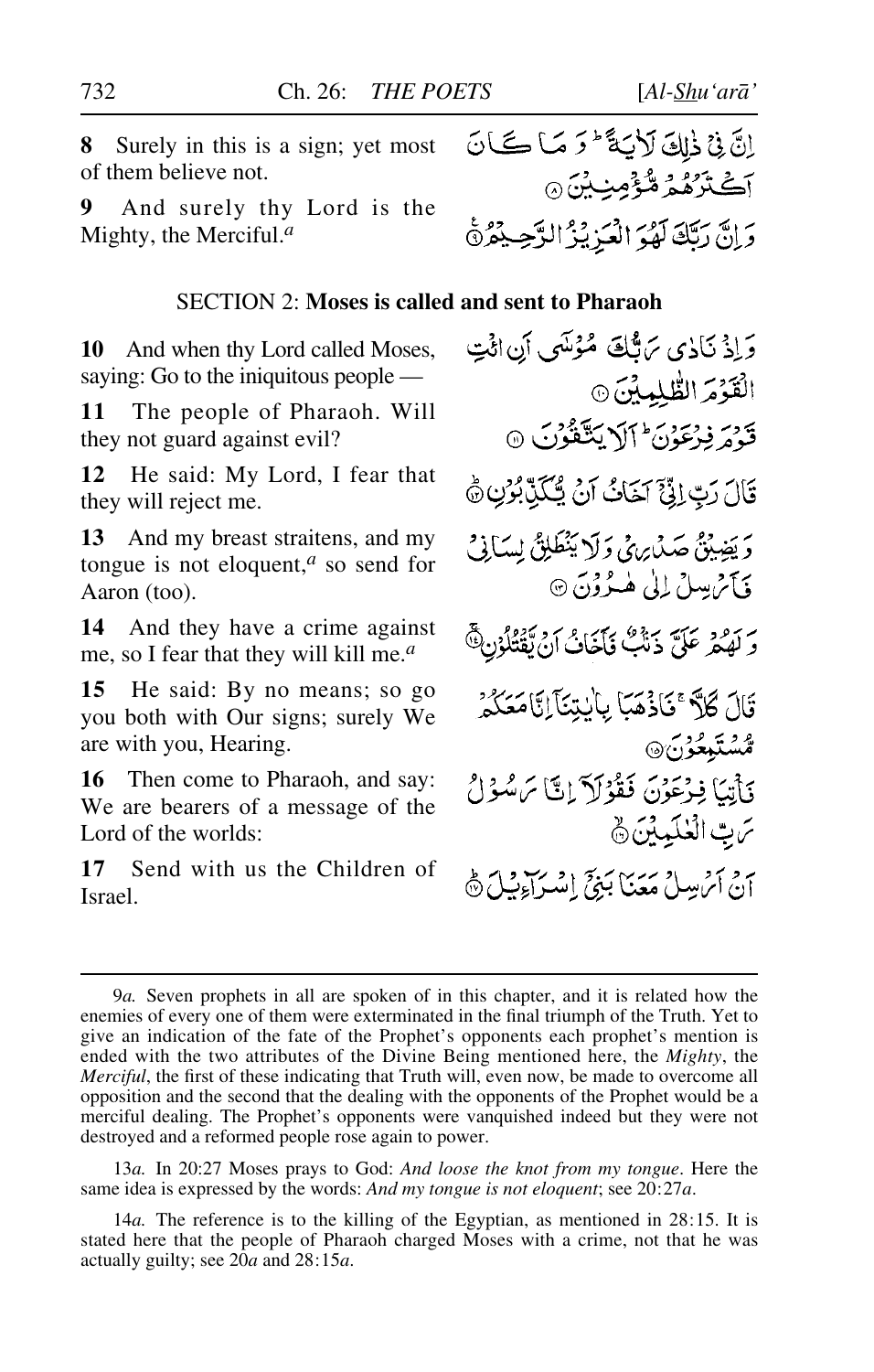**18** (Pharaoh) said: Did we not bring thee up as a child among us, and thou didst tarry (many) years of thy life among us?

**19** And thou didst (that) deed of thine which thou didst and thou art of the ungrateful ones.

**20** He said: I did it then when I was of those who err.*<sup>a</sup>*

**21** So I fled from you when I feared you, then my Lord granted me judgment and made me of the messengers.

**22** And is it a favour of which thou remindest me that thou hast enslaved the Children of Israel?*<sup>a</sup>*

**23** Pharaoh said: And what is the Lord of the worlds?

**24** He said: The Lord of the heavens and the earth and what is between them, if you would be sure.

**25** (Pharaoh) said to those around him: Do you not hear?

**26** He said: Your Lord and the Lord of your fathers of old.

**27** (Pharaoh) said: Surely your messenger, who is sent to you, is mad.

**28** He said: The Lord of the East and the West and what is between them, if you have any sense.

قَالَ آلَمْ نُرَبِّكَ فِينَا وَلِيُكَا وَ لَبِثْتَ فِيْنَا مِنْ عُمُرِكَ سِنِيْنَ ۞

وَفَعَلْتَ فَعَلَتَكَ الَّذِيَّ فَعَلْتَ وَأَنْتَ مِنَ الْكَٰفِرِيْنَ @ قَالَ فَعَلْتُهَا إِذًا وَّ آَنَا مِنَ الثَّمَالِّيْنَ ثَّ

فَغَيْرُ رَبُّ مِنْكُمْ لَيَّاخِفْتُكُمْ فَدَمَبَ إِنْ رِبِّيْ حُكْمًا وَّجَعَلَيْيَ مِنَ الْمُرْسَلِيِّنَ۞ وَ تِلْكَ نِعْبَهُ تَعَذُّهَا عَلَيَّ أَنْ عَتَّلُتَّ بَنِيِّ اِسْدَآءِ بِيْلَ ۞

قَالَ فِرْعَوْنُ وَمَا رَبُّ الْعُلَيِينَ ﴾

قَالَ رَبُّ السَّمْلِتِ وَالْأَرْضِ وَمَا بَيْنَهُمَا ۖ إِنْ كُنْتُمْ مُّؤْتِبِ}َنَ ۞

- قَالَ لِمَنْ حَزْلَةَ أَلَا تَسْتَبِعُوْنَ ۞
- قَالَ رَبَّكُمْ وَرَبُّ ابْآيِكُمُ الْأَوَّلِيْنَ ۞ قَالَ إِنَّ سَ سُوۡلَڪُمُ الَّيۡنِيِّ أَرۡسِلَ الككم ليجنونُ ۞ قَالَ مَنْ الْمَشْرِقِ وَالْمَغْرِبِ وَمَا

بَيْنَهُمَا َإِنْ كَيْنَهُمْ تَعْقِلُوْنَ ۞

<sup>20</sup>*a.* The circumstances in which Moses' act of striking an Egyptian with his fist led to the death of the Egyptian are related in 28:15. There was no intention to kill the man, nor did Moses use any weapon with which death could be caused. Rz explains *˙åll* here as meaning *one perplexed, being unable to know what was incumbent on him*. He used his fist against the oppressor, and death was simply accidental.

<sup>22</sup>*a.* The Israelites were employed only in menial work by Pharaoh and the Egyptians; it is this subjection to hardship which is here called *enslavement*.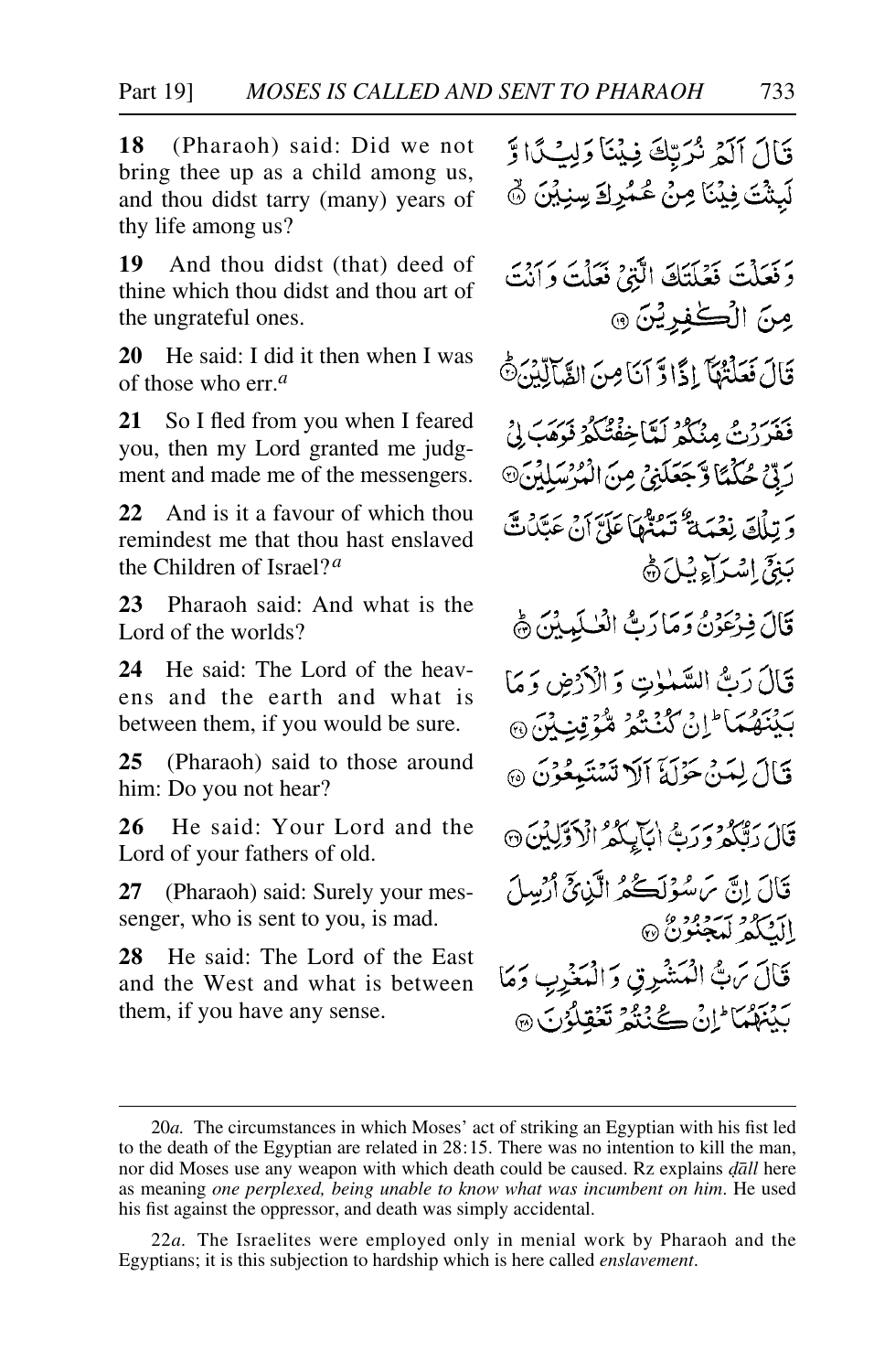**29** (Pharaoh) said: If thou takest a god besides me, I will certainly put thee in prison.*<sup>a</sup>*

**30** He said: Even if I show thee something plain?

**31** (Pharaoh) said: Show it, then, if thou art of the truthful.

**32** So he cast down his rod, and lo! it was an obvious serpent;

**33** And he drew forth his hand, and lo! it appeared white to the beholders.*<sup>a</sup>*

قَالَ لَيِنِ اتَّخَذَتَ اِلْهَا غَيْرِيُ لَاجْعَلَنَّكَ مِنَ الْمَسْجُوَّنِيْنَ @ قَالَ آوَلَوْ جِئْتُكَ بِشَيْءٍ مُّبِيْنِ جَ قَالَ فَأَتِ بِهَ إِنْ كُنْتَ مِنَ الصَّدِقِيْنَ<sup>@</sup> فَأَلَقَىٰ عَصَاكَةُ فَإِذَاهِيَ تُغُبَانَ مُّبِينَنَّ كُمُّ وَّ نَزِعَ يَبَادُ فَإِذَاهِيَ يَنْضَاءُ لِلنَّظِيشِ ۖ فَا

#### SECTION 3: **Moses and the Enchanters**

**34** (Pharaoh) said to the chiefs around him: Surely this is a skilful enchanter,

**35** Who desires to turn you out of your land with his enchantment. What is it then that you counsel?

**36** They said: Give him and his brother respite and send heralds into the cities

**37** That they bring to thee every skilful enchanter.

**38** So the enchanters were gathered together for the appointment of a well-known day,

**39** And it was said to the people: Will you gather together?

قَالَ لِلْمَلَاحَوْلَهَ إِنَّ هٰذَا لَسْجِرٌ عَلِيْهِمْ ﴾

بَّيْرِيْدُ أَنْ يَحْزِجُكُمْ مِّنْ أَيْرِضِكُمْ بِسِعْرِهِ تَتَمَاذَا تَأْمُرُوْنَ ۞ قَالُؤَاآَتُ جِهْ دَ آخَاءٌ وَ ابْعَثْ فِي الْمَدَالِينِ خَشِرِيْنَ ﴾ بِأَنْزَادَ بِكُلِّ سَعَّائِ عَلِيْهِ۞ فَجْبِعَ السَّحَرَةُ لِمِنْقَاتٍ يَؤْمِرِ مِّنْكَلُوُمِ وَّ قِيْلَ لِلنَّاسِ هَلْ أَنَنْهُ مُّجَهَّعُونَ ۞

<sup>29</sup>*a.* The gods of the Egyptians were innumerable. There were the abstract gods, the cosmic gods, the human gods, and the animal gods. Their god-cult may be summed up briefly in the words of the En. Br. (vol. ix, p. 51): "Truly it might have been said in ancient Egypt, Of the making of gods there is no end". Pharaoh's claim to divinity among a people who were willing to deify anything has therefore nothing strange about it.

<sup>33</sup>*a.* See 7:108*a*; 20:20*a*, 22*a*.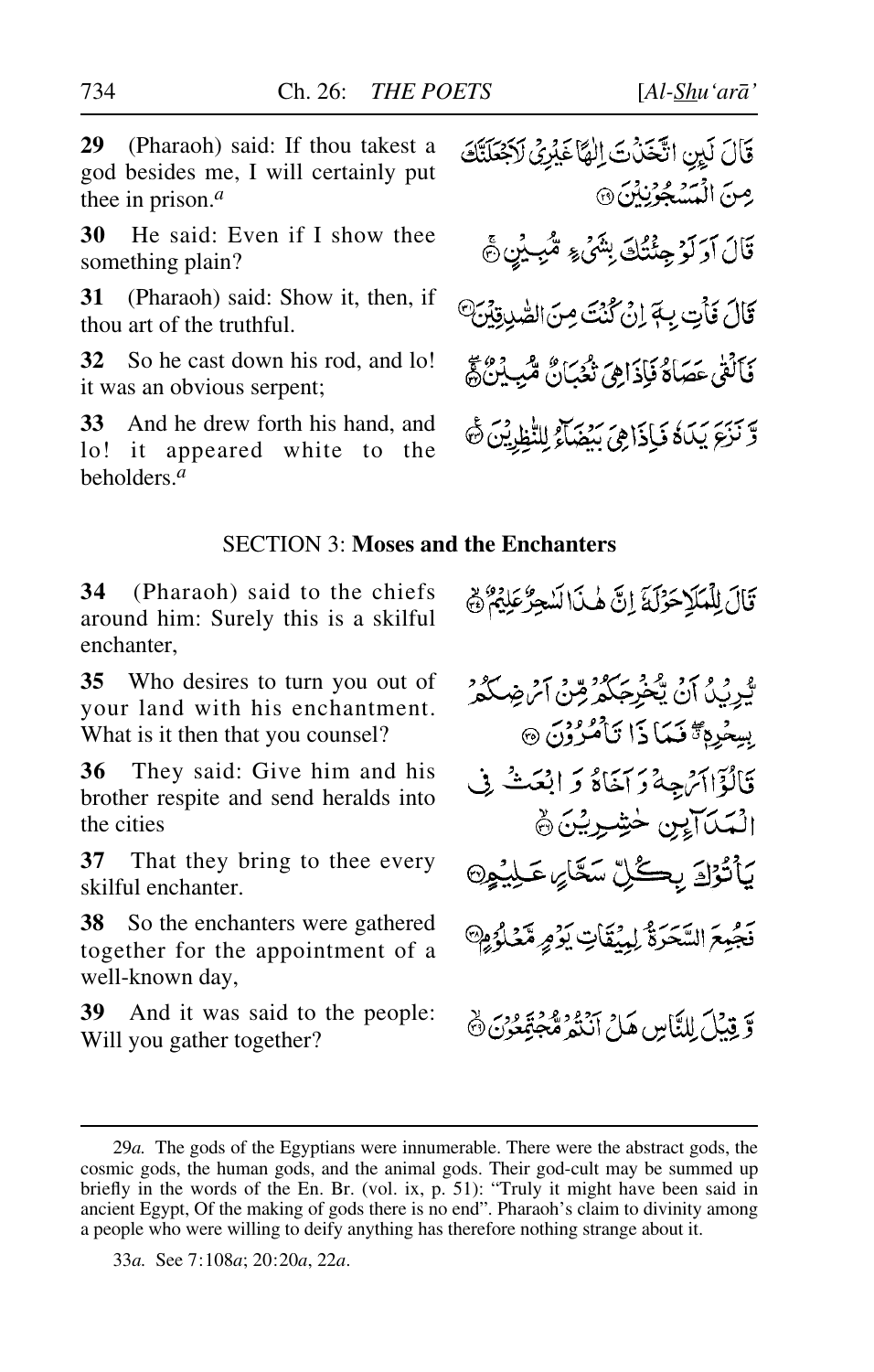**40** Haply we may follow the enchanters, if they are the vanquishers.

**41** So when the enchanters came, they said to Pharaoh: Will there be a reward for us, if we are the vanquishers?

**42** He said: Yes, and surely you will then be of those who are nearest (to me).

**43** Moses said to them: Cast what you are going to cast.

**44** So they cast down their cords and their rods and said: By Pharaoh's power we shall most surely be victorious.

**45** Then Moses cast down his rod, and lo! it swallowed up their fabrication.

**46** And the enchanters were thrown down prostrate —

**47** They said: We believe in the Lord of the worlds.

**48** The Lord of Moses and Aaron.

**49** (Pharaoh) said: You believe in him before I give you leave; surely he is the chief of you who taught you enchantment, so you shall know. Certainly I will cut off your hands and your feet on opposite sides, and I will crucify you all.

**50** They said: No harm; surely to our Lord we return.

**51** We hope that our Lord will forgive us our wrongs because we are the first of the believers.

لَعَلَّنَا تَثْبَعُ السَّحَرَةَ إِنْ كَانُوْا هُمُّ الْغُلِيِيِّينَ @ فَيلَتَا جَآءَ السَّجَرَةُ فَبِالْوَالِفِيرْعَوْنَ آيِنَّ لَيَا لَاجْزًا إِنْ كُنَّانَحْنُ الْغَلِيِيْنَ<sup>0</sup> قَالَ نَعْدُوَ إِتَّكُمْ إِذًا لَّيْنَ الْمُقَرَّبِيِّنَ@ قَالَ لَوْمِرَةٌ فَمُوتَكِّي ٱلْقُدَّامَآ أَنْدَيْرَةٌ مُّلْفَونَ۞ فَأَلْقَوْا حِبَالَهُمْ وَعِصِبِّهِمْ وَقَالُوْا بِعِزَّةٍ فِذْعَوْنَ إِنَّا لَنَحْدُمُ الْغَلِيْزِنَ@ فَأَلْقَى مُؤْسَىٰ عَصَاكَا فَبِإِذَاهِيَ تَبِلُقَفُ مَا يَأْفِكُوْنَ قَدْ فَأَلْقِيَ السَّحَرَةُ سُجِدِينَ ﴾ قَالُوَّا امَنَّابِرَتِّ الْعُلَيِّينَ ﴾ ئرت مُنْزَلِنِي دَ هٰ دُرُدۡنَ ۞ قَالَ اٰمَنۡـٰتُمۡ لَهُ قَبۡلَ إِنۡ اٰذَنَّ لَٰكُمۡ ۚ اتَّةَ لَكَيْثِرُكُمُ الَّذِي عَلَّمَكُمُ السَّعْرَ فَلَسَوْنَ تَعْلَمُوْنَ هُ لَا تَطْعَرِيسَ أَبْدِيَكُمْ وَأَتْرَجُلَكُمْ قِنْ خِلَافٍ وَّلَأُوصَلِّبَتَّكُمُّ أَجْمَعِيْنَ۞ قَالُوْالَا ضَلِّرَ 'إِنَّآ إِلَىٰ رَبِّنَا مُنْقَلِبُوْنَ۞ إِنَّا نَطْهَعُ آنَ يَّغُفِّرَ لَيَا رَتَّنَاخَطْبُنَا آنْ كُنَّاً آوَلَ الْمُؤْمِنِينَ هَ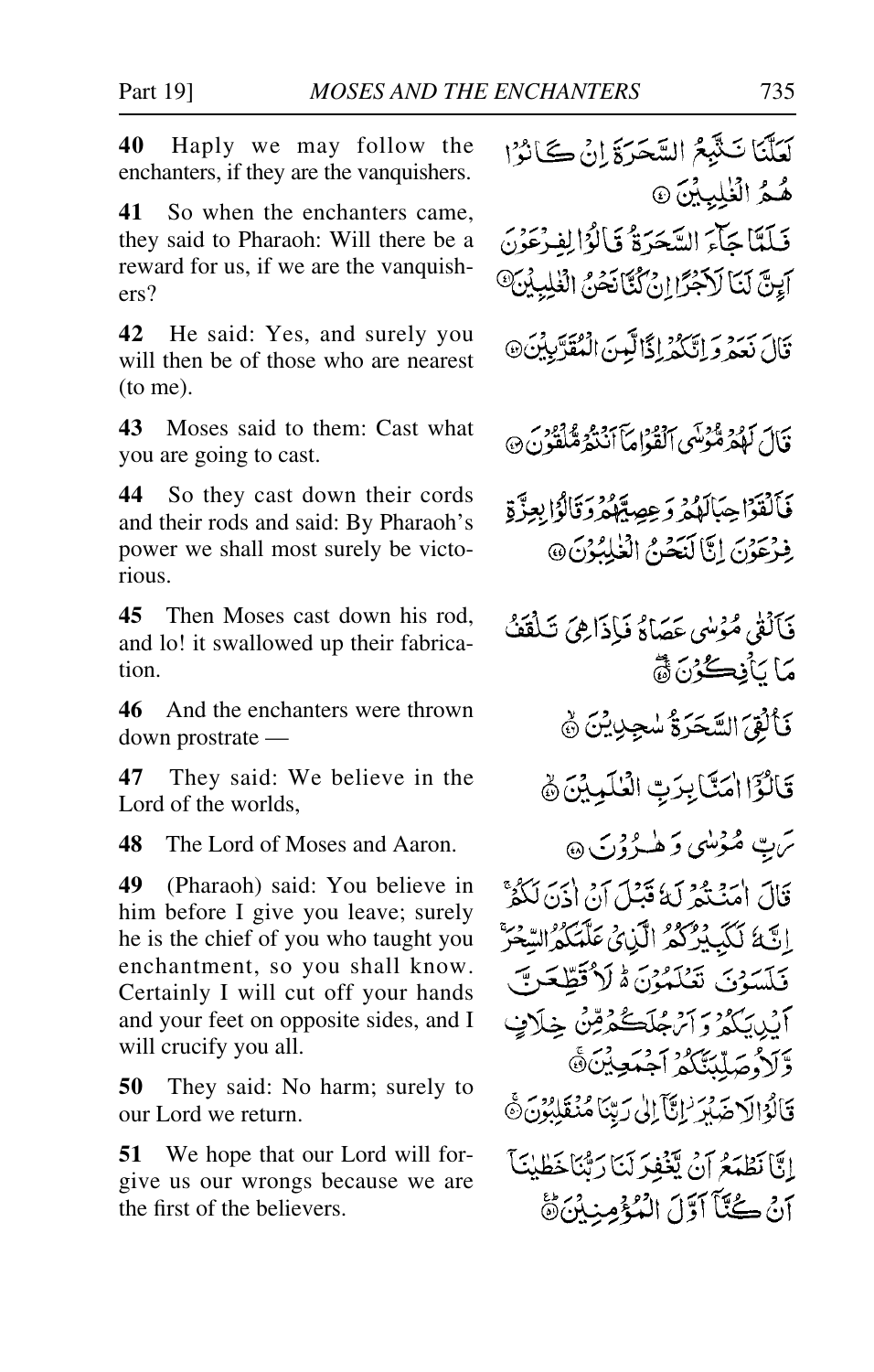### SECTION 4: **Moses is delivered and Pharaoh drowned**

**52** And We revealed to Moses, saying: Travel by night with My servants — you will be pursued.

**53** And Pharaoh sent heralds into the cities (proclaiming):

**54** These are indeed a small band,

**55** And they have surely enraged us:

**56** And we are truly a vigilant multitude.

**57** So We turned them out of gardens and springs,

**58** And treasures and goodly dwellings —

**59** Even so. And We gave them as a heritage to the Children of Israel.*<sup>a</sup>*

**60** Then they pursued them at sunrise.

**61** So when the two hosts saw each other, the companions of Moses cried out: Surely we are overtaken.

**62** He said: By no means; surely my Lord is with me — He will guide me.

**63** Then We revealed to Moses: March on to the sea with thy staff.*<sup>a</sup>* So it parted, and each party was like a huge mound.*<sup>b</sup>*

وَ أَوْحَدْنَنَآ إِلَىٰ مُؤْسَىٰٓ أَنۡ ٱلنَّهِرِ بِعِبَادِئِيۡ اتَّكُمْ مُّتَّبَعُوْنَ۞ فَأَرْسَلَ فِرْعَوْنُ فِي الْمَكَانِينِ خَشِرِيْنَ هَ اِنَّ هَؤُلَاءِ لَشِّرْدِمَةٌ قَبِلِّ كُوُنَ ﴾ وَ اِتَّهُمْ لَيَا لَغَاْبِظُوْنَ هُ دَاتَالَجَيِبِيْعُ جِبْارُوْنَ ۞ فَأَخْرَجْنَهُمْ رِّسْ جَنَّتٍ وَّ عُيُرُنِ ﴾ وَّڪُنُوۡنِ وَ مَقَامٍ ڪَرِيۡهِ هُمَّ كَذَالِكَ وَآوَى نَّهْمَا بَنِيٍّ اِسْرَاءِيْلَ هَ ۏؘٵؾڹٷۿۮ<sup>ۣ</sup>ۿۺٛڔؾۣؽڹ۞ فَلَمَّا تَرَاءُ الْجَمْعٰنِ قَالَ آصَحْبُ مُوْمَتِي إِيَّا لَعُبُدْسَ كَجْ بِيَ ۞ قَالَ كُلَّا ۚ إِنَّ *مَعِيَ دَ*بِّيْ سَيَهْدِيْنِ ۞ فَأَوْجَدُنَآ إِلَىٰ مُؤْمَنِيَ إِنِ اخْرِبُ بِعَصَالَةَ الْبَحْرَ \* فَأَنْفَلَقَ فَكَانَ كُلُّ فِرْقٍ كَالطَّوْدِ الْعَظِيْمِ ۞

63*b.* The sea had gone back, thus leaving a *dry path* (20:77) for the Israelites. The meaning may be that each wave, as it receded, was like a huge mound. The word *∆aud*, it

<sup>59</sup>*a.* The pronoun *them* refers to gardens and springs, etc., in general, and not to the particular gardens, etc., from which the Egyptians were turned out. The heritage of gardens and treasures was given to the Israelites in the land of Canaan, the promised land flowing with milk and honey.

<sup>63</sup>*a*. The words *idrib bi-'asā-ka-l-bahra* are on all fours with the words *idrib bi-'a©å-ka-l-√ajara* occurring in 2:60; see 2:60*a*. Elsewhere the same idea is expressed by saying: "Strike for them a dry path in the sea, not fearing to be overtaken, nor being afraid" (20:77); see 20:77*a*, 2:50*a*.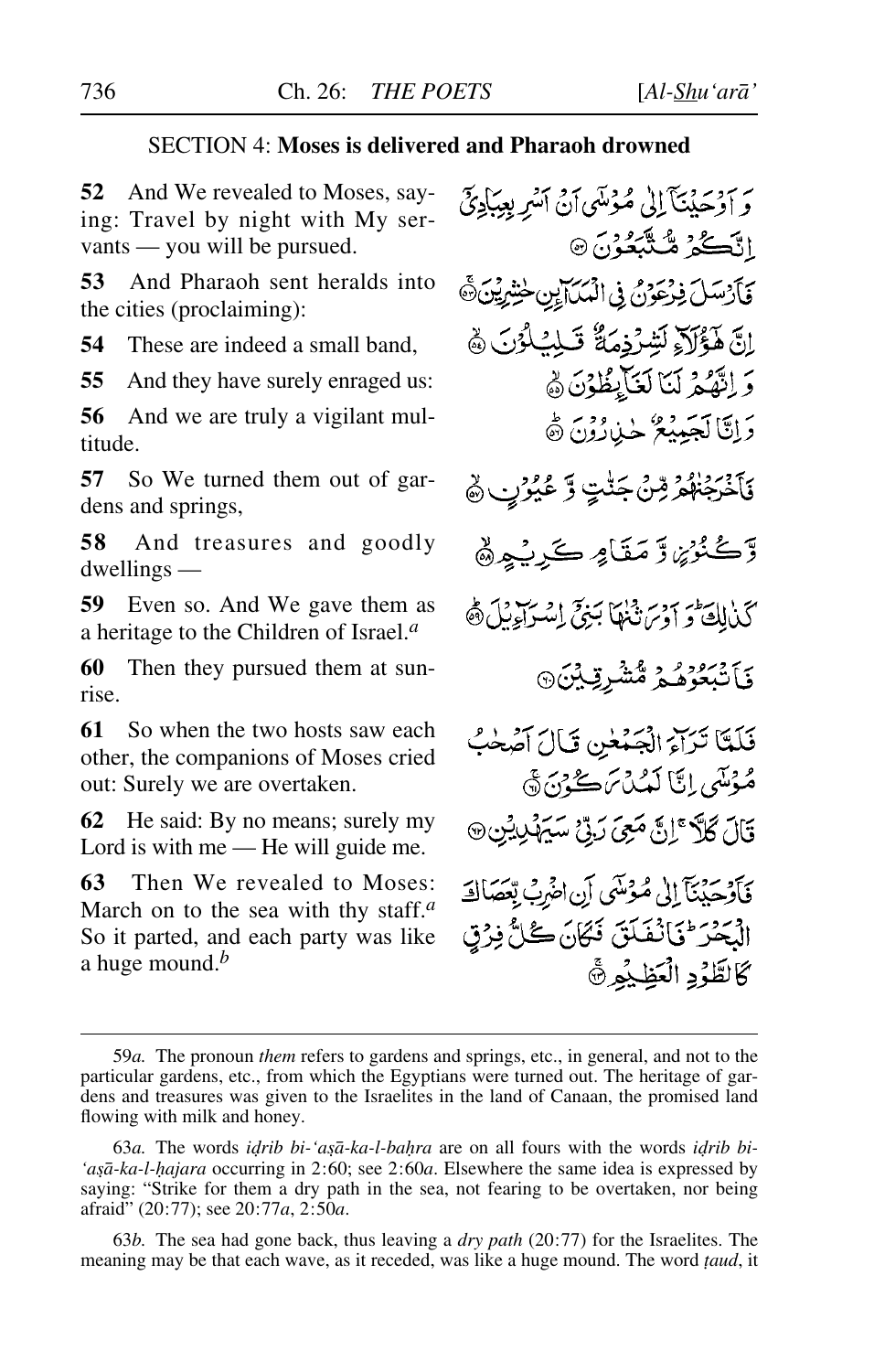**64** And there We brought near the others.

**65** And We saved Moses and those with him, all.

**66** Then We drowned the others.

**67** Surely there is a sign in this; yet most of them believe not.

**68** And surely thy Lord is the Mighty, the Merciful.

#### SECTION 5: **History of Abraham**

**69** And recite to them the story of Abraham.

**70** When he said to his sire and his people: What do you worship?

**71** They said: We worship idols, so we shall remain devoted to them.

**72** He said: Do they hear you when you call (on them),

**73** Or do they benefit or harm you?

**74** They said: Nay, we found our fathers doing so.

**75** He said: Do you then see what you worship—

**76** You and your ancient sires?

**77** Surely they are an enemy to me, but not (so) the Lord of the worlds,

**78** Who created me, then He shows me the way,

**79** And Who gives me to eat and to drink,

**80** And when I am sick, He heals me,

وَاتْلُ عَلَيْهِمْ نَبَأَ إِبْرٰهِ يُمَرُ اِذْ قَالَ لِأَبِيْهِ وَقَوْمِهِ مَا تَعۡبُدُوۡنَ۞ قَالُوْا نَعَيْدُ أَصْنَامًا فَنَظَلُّ لَهَا خُلِفِيْنَ ۞ قَالَ هَلْ بَِسْمَعُوْنَكُمُ إِذْ تَدَعُوْنَ ۞ آوَيْنْغَعُوْنَڪُمْ أَوْ يَضُرُّوْنَ ۞ قَالَهُ! بَارُ دَجَيْدُ بَأَ إِنَّاءَ بَأَ كَذَاكَهُ أَلَيْهِ ردوس<br>مفعلون @ قَالَ أَفْرِءِيَّتُمْ مَّا كُنْتُمْ تَعْبُلُ وَنَ ﴾ أَنْتُمْ وَ أَيَآؤُكُمُ الْأَفْنَىٰ مُؤْنَىٰ لَمْ فَأَنَّهُمْ عَدُوٌّ لِّيَ الْأَرَبَّ الْعٰلَمِينَ ۞ الَّذِيْ خَلَقَنِيٌّ فَهُوَ يَهْدِيِيْنِ ۞ وَالَّذِينَ هُوَ يُطْعِمُنِيَ وَيَسْقِينِنَ ﴾ وَإِذَا مَرِضْتُ فَهُوَ يَشْهِفِ بِيْنِ مُجْ

بَرْدِينَ تَبِدَّ الْأَخَيرِينَ﴾

نُمَّ آغْدَقْنَا الْأُخَرِيْنَ ﴾

آڪٽُرُهُمُ مُّؤْمِنِ بُنَ ۞

م معن من المعلم عن المستنبر.<br>و انحيثناهموسي و من متعدّ أجيعين @

إِنَّ فِي ذَٰلِكَ لَأَيَةً وَمَاكَانَ

وَ إِنَّ يَرَتَكَ لَهُمُ الْعَيْزِيْرُ الدَّجِيدُ ۞

may be noted, means a *mountain*, as well as an *elevated* or *overlooking tract of land* (LL), and is even applied by a poet to a *camel's hump* (LL).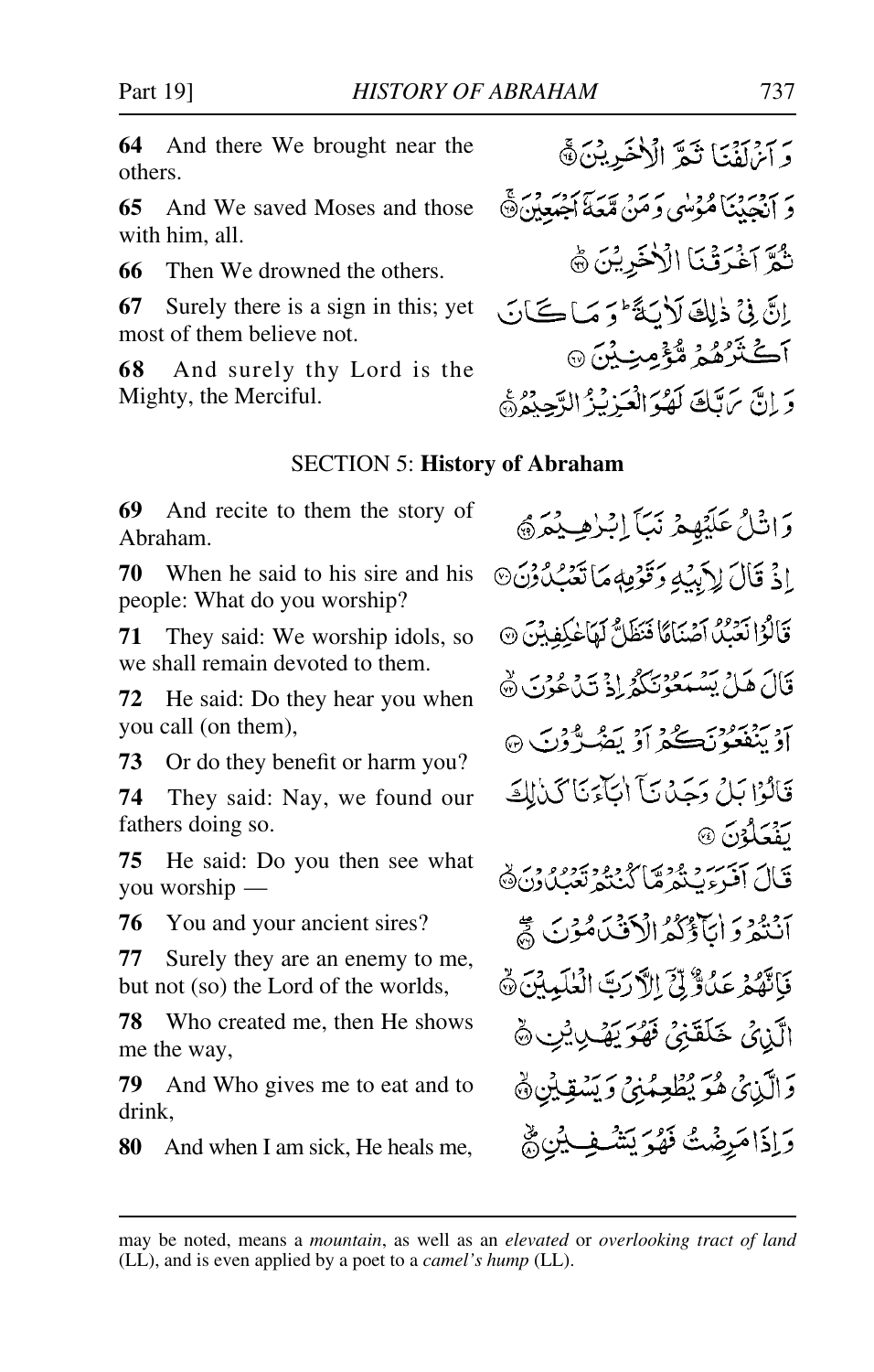**81** And Who will cause me to die, then give me life,

**82** And Who, I hope, will forgive me my mistakes on the day of Judgment.*<sup>a</sup>*

**83** My Lord, grant me wisdom, and join me with the righteous,

**84** And ordain for me a goodly mention in later generations,

**85** And make me of the heirs of the Garden of bliss,

**86** And forgive my sire, surely he is of the erring ones,

**87** And disgrace me not on the day when they are raised —

**88** The day when wealth will not avail, nor sons,

**89** Save him who comes to Allåh with a sound heart.

**90** And the Garden is brought near for the dutiful,

**91** And hell is made manifest to the deviators,*<sup>a</sup>*

**92** And it is said to them: Where are those that you worshipped

**93** Besides Allåh? Can they help you or help themselves?

**94** So they are hurled into it, they and the deviators,

**95** And the hosts of the devil, all.

دَ الَّذِي يُبِيَتُنِيُّ شُدَّ يُحَيِّدُنَّ ۞ دَ الَّذِيخَ آطَعَكُمْ أَنْ يَّعۡفِدَ لِيَ خَطِيۡنَكِيۡنَيۡ يَوْمَ الدِّيْنِ ﴾ سَ هَبْ إِنْ حُڪْمًا لَا آلْحِقَّا بالص<u>ُلِحِب</u>ْنَ ۞ وَاجْعَلْ لِيَ لِسَانَ صِدْقٍ فِى الْأَخِرِيْنَ، دَ اجْعَلْنِيِّ مِنْ وَّرَتَٰةٍ جَنَّةِ النَّعِيْمِ ۞ وَاغْفِرْ لِأَبَيْنَ إِنَّهُ كَانَ مِنَ الضَّآلِّينَ ﴾ دَلَاتُخْزِنِيْ يَوْمَرِ يُبْعَثُوْنَ ۞ يَوْمَرِ لَا يَنۡفَعُرُ مَآاتُرْ وَ لَا يَنۡبُوۡنَ ۿ إِلَّا مَنْ آتَى اللَّهَ بِقَلْبِ سَبِلِيُهِمْ 5 أَرْلِفَتِ الْجَنَّةُ لِلْمُتَّقَيْنَ ﴾ وَبُرِّنَ تِ الْجَحِيْمُ لِلْغُوِيْنَ ﴾ دَ قِيْلَ كَمُوا أَيْنَهَا كُنْتُمْرِ تَعْبُلُوْنَ ﴾ مِنْ دُوۡنِ اللَّهِ ؕ هَـٰ لَيۡ يَنۡصُدُوۡنَڪُمۡ ۖ أَدْ يَنْتَصِرُوْنَ۞ فَكَيْتِكِيْوْا فِيْهَا هُيْمَ دَ الْغَاؤِنَ ۞ دَ جُنُوْدُ إِيْبِلِيْسَ إِحْبَهُ وَرَبِّي هُمْ

91*a.* The making manifest of hell shows that it already exists, but is hidden from the human eye, while on the day of Resurrection it will be made plain.

<sup>82</sup>*a.* The prophets, being always conscious of their weakness, seek Allåh's protection. Expressions like this invariably indicate human weakness before Divine perfection, and are not evidence of sinfulness. Compare Jesus' confession of weakness in a similar strain: "Why callest thou me good? There is none good but One, that is, God" (Matt. 19:17).